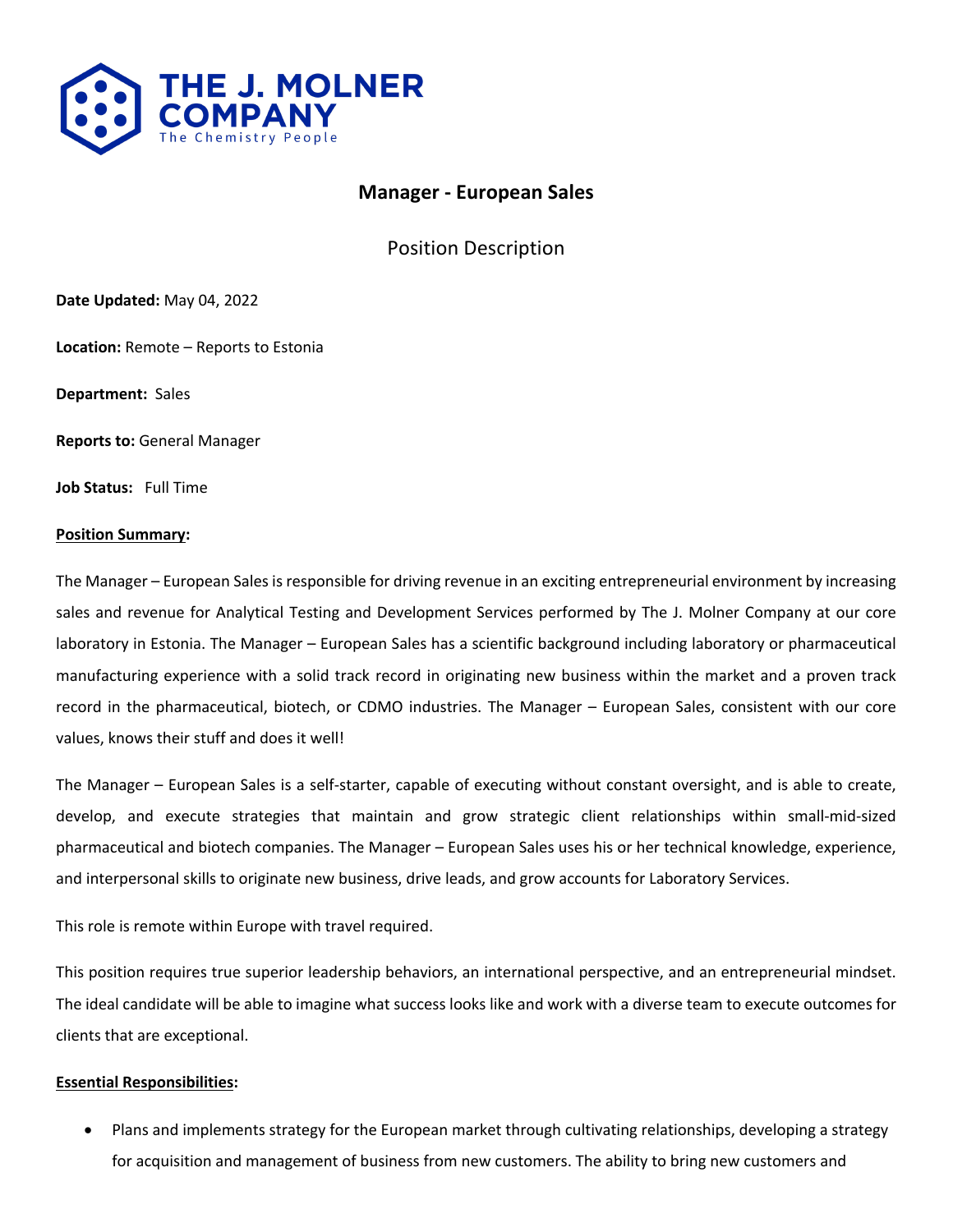

develop these in to longer term clients is a key success factor.

- Builds systems and executes to research, identify, and develop new analytical testing service opportunities from multiple sources, including outbound leads from cold-calling and email campaigns and inbound leads from the company.
- Represents The J. Molner Company by attending trade shows and conferences and maintaining active memberships and participation in industry member groups and events. Serves as the face of J. Molner – representing our brand, believing in our offering and our mission, and enjoying connecting clients to the right products for their needs.
- Owns the customer relationship, maintains and drives continuous improvement, and communicates customer needs internally. Collaborates extensively internally and externally to facilitate the development of profitable business and sustainable relationships.
- Drives year-on-year growth of new business from existing and new accounts.
- Maps and defines core offering capabilities with the Laboratory team and collaborates with team members to create business processes that eliminate customer friction and improve the client experience.
- Maintains accurate customer data and updates to a Customer Relationship Management system. Generates timely reports including activity reports, metrics, sales targets or forecasts and reports them out to the team on a weekly basis.
- Gathers market intelligence by reporting competitive information regarding customers, competitors, and the marketplace, internally. Monitors and reports on market and competitor activities and provides relevant reports and information internally.
- Develops marketing campaigns and analyzes inbound marketing data/trends to drive new business.
- Ensures timely completion and compliance with cGMP and all other relevant company training requirements.

## **Qualifications:**

- Undergraduate (Bachelor's) degree in a related field (Chemistry, Microbiology, Life Sciences, Chemical Engineering) required.
- Minimum of 3 years prior experience selling analytical testing and development services. 5+ years preferred.
- Experience in prospecting new clients and driving sales and a developed network required.

## **The J. Molner Company Core Values**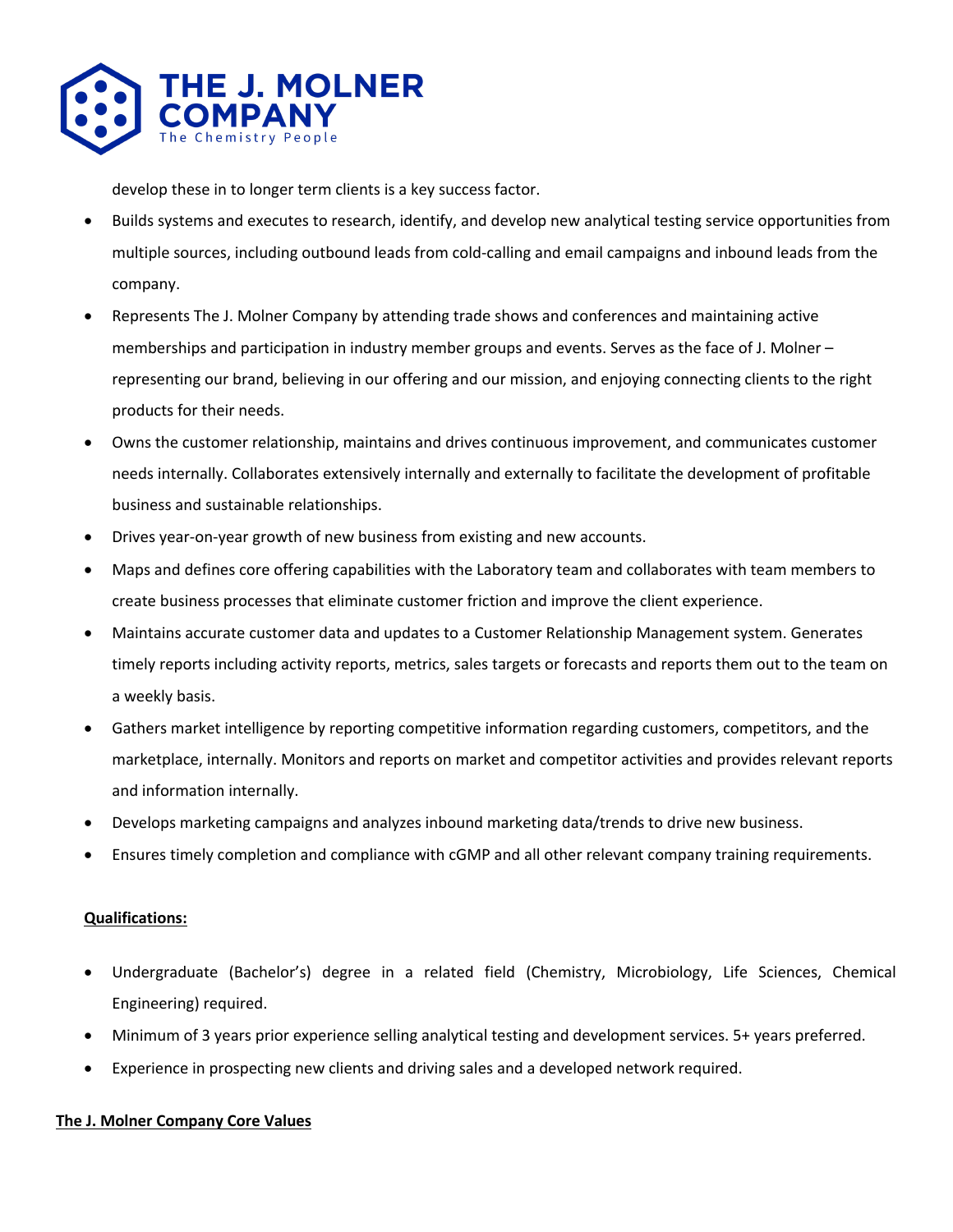

Our Core Values are the keys to success at The J. Molner Company. The successful candidate will demonstrate experience consistent with these values and a willingness to embrace them fully:

- We are passionate about what we do.
- We know our stuff and do it well.
- We are prepared for the unexpected.
- We are accountable for our promises and actions.
- We have each other's backs.
- We are brutally honest.

#### **Functional Competencies**

- Prior pharmaceutical or CDMO experience in technical functions of analytical testing, development, or manufacturing.
- Up to date understanding of the industry's consumer behavior and decision makers.
- Excellent written and verbal communication and presentation skills required.
- Excellent project management and organization skills.
- Must be able to multi-task successfully and persevere in a fast-paced dynamic environment with a sense of urgency.
- Excellent problem solving and critical thinking skills required.
- Strong customer service and interpersonal skills and ability to tailor approach to diverse customers and clients whilst actively seeking to explore their needs.
- You are a hunter results-oriented, determined, entrepreneurial, and a self-starter with a history of hitting ambitious targets and thriving on sales and smashing targets; comfortable, willing and able to make cold calls.
- Must be comfortable prospecting across the organizational hierarchy including the C-suite.
- Ability to work in an international team, across borders, and successfully influence and execute in diverse environments.
- Must enjoy imagining, building, and growing solutions for customers and be able to mentor, influence, and persuade a diverse team to execute internally.
- Ability to work independently in a fast-paced and dynamic environment.
- Ability to build and grow strong customer relationships and an ability to influence others.
- Proficiency with Microsoft Office (Word, Excel, PowerPoint) required.